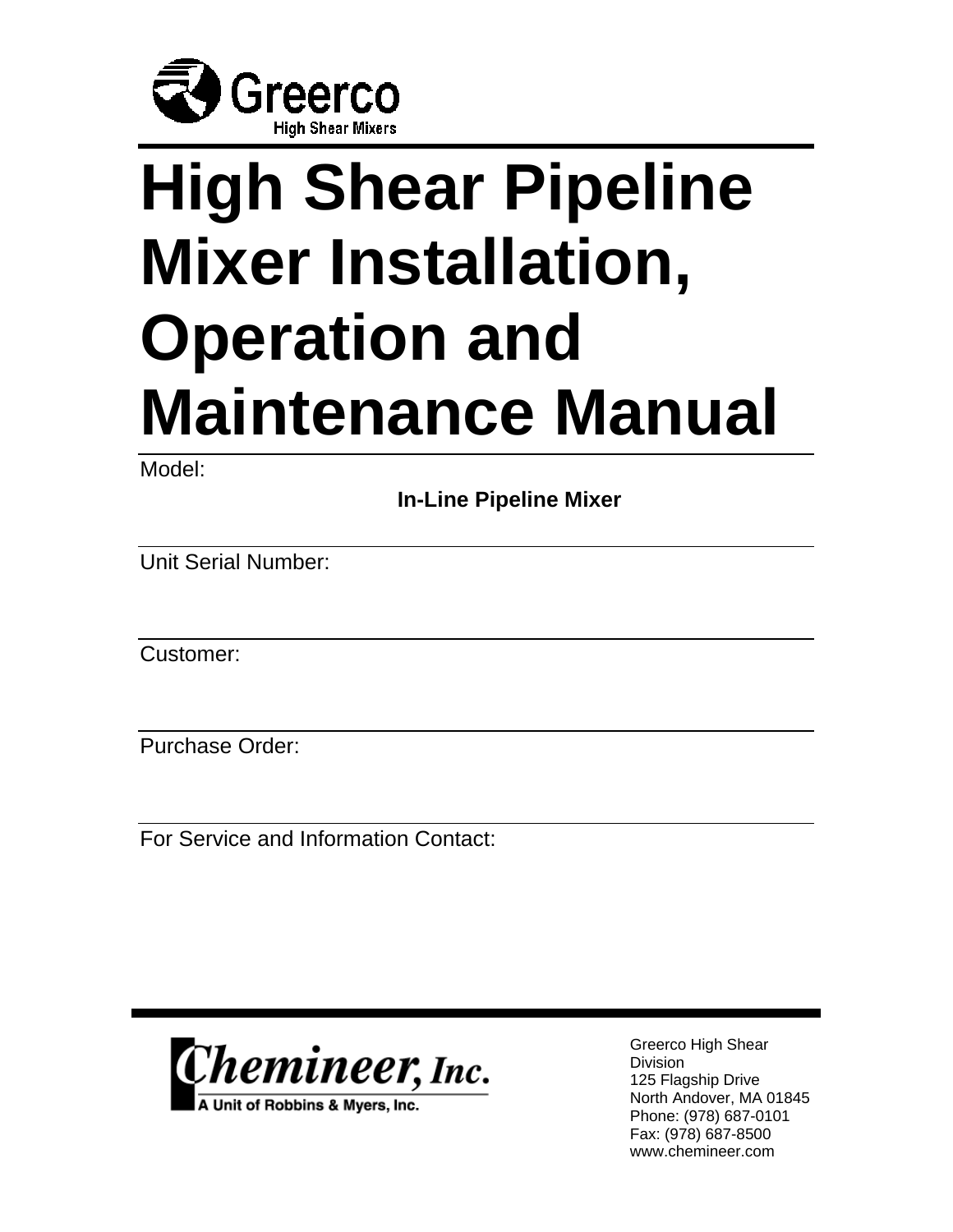We at Chemineer, Inc would like to take this opportunity to thank you for choosing us for your processing equipment needs.

Whether you are one of our many repeat customers or a brand new customer, our goal is to supply you with a piece of equipment that is superior in both design and ease of operation. By following the instructions in this manual and performing regular maintenance, we trust you will receive years of trouble – free operation from this machine.

If you have any questions at all, or require additional information, do not hesitate to contact your local Chemineer representative or our Customer Service Department.



#### **THIS MACHINE SHOULD ONLY BE OPERATED BY QUALIFIED PERSONNEL WHO HAVE READ THIS MANUAL & UNDERSTAND HOW THE MACHINE OPERATES.**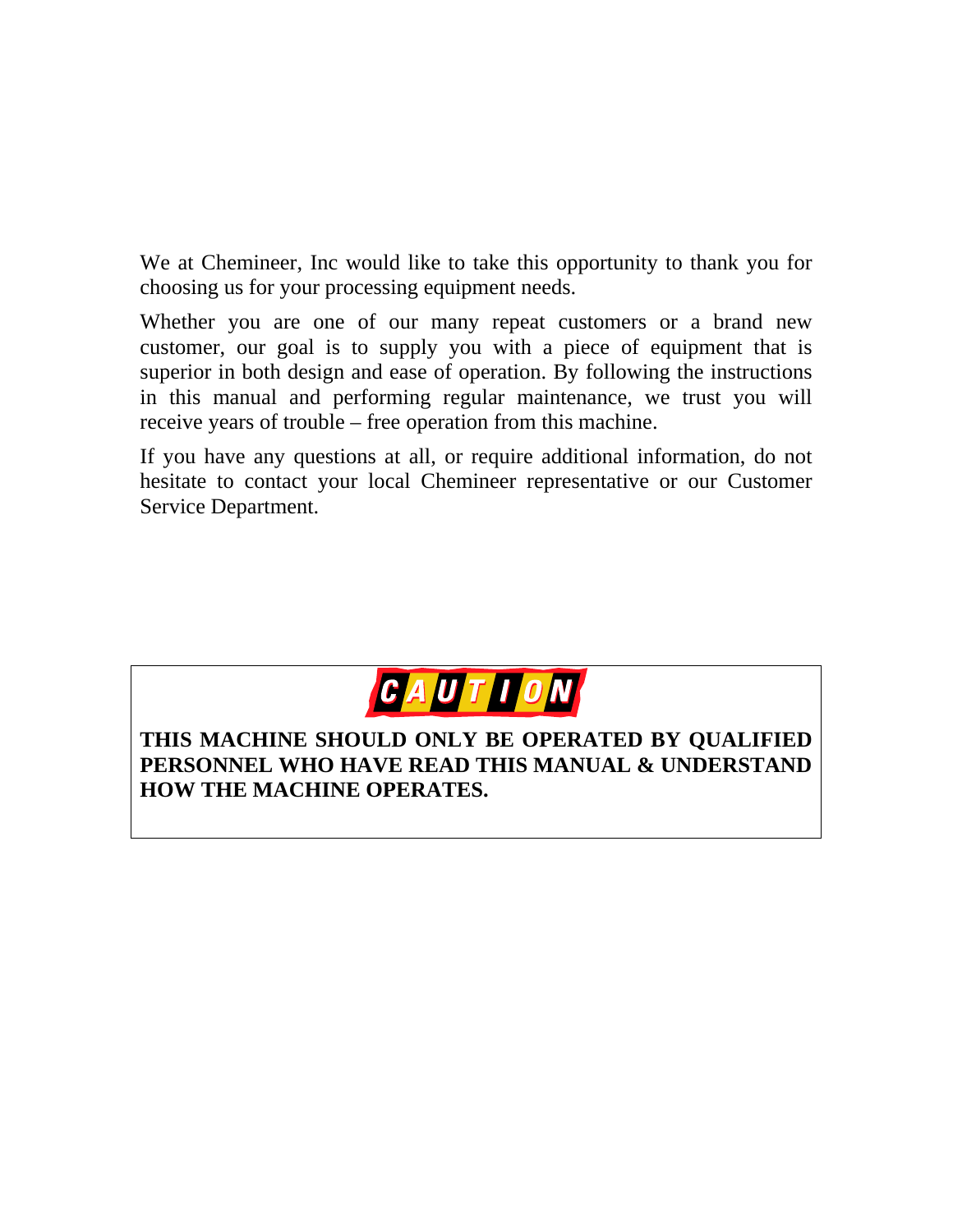

## TABLE OF CONTENTS

| <b>EQUIPMENT DESCRIPTION</b>                  | 2              |
|-----------------------------------------------|----------------|
| PRINCIPLE OF OPERATION                        | $\overline{2}$ |
| <b>INLET FLANGE CAUTION</b>                   | 3              |
| <b>SINGLE VS. TANDEM SHEAR CONFIGURATIONS</b> | 3              |
| PRODUCT OUTLET                                | $\overline{4}$ |
| <b>DIRECTION OF ROTATION</b>                  | $\overline{4}$ |
| MACHINE INSTALLATION & START-UP GUIDELINES    | 5              |
| <b>MECHANICAL SEALS</b>                       | 6              |
| <b>MAINTENANCE</b>                            | 7              |
| MIXING HEAD DISASSEMBLY                       | 8              |
| <b>BEARING HOUSING DISASSEMBLY</b>            | 10             |
| <b>MACHINE REASSEMBLY</b>                     | 12             |
| <b>AXIAL ADJUSTMENT OF ROTOR-STATOR GAP</b>   | 13             |
| <b>SPARE PARTS</b>                            | 13             |
|                                               |                |
|                                               |                |
|                                               |                |
|                                               |                |
|                                               |                |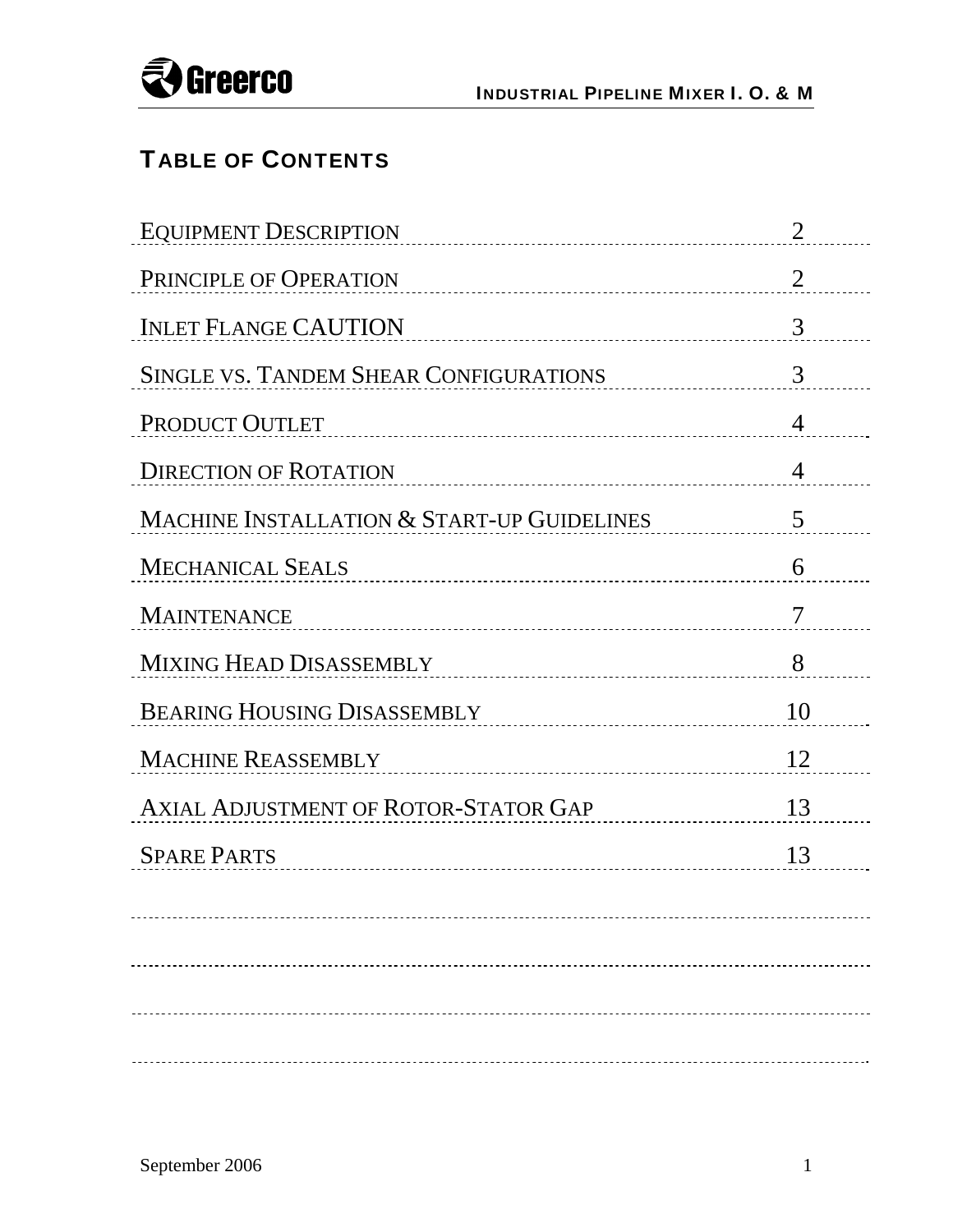

## EQUIPMENT DESCRIPTION

You have just purchased a Greerco<sup>®</sup> In-Line, Industrial Pipeline Mixer. This pipeline mixer is a high speed, high shear mixer for full-scale continuous inline processing. The machine will blend, emulsify, de-agglomerate and produce a thorough wetting of dispersed substances resulting in a completely homogeneous product. However, a pipeline mixer will NOT dry grind and should never be considered a "pump".

## PRINCIPLE OF OPERATION

The Greerco<sup>®</sup> Pipeline Mixer employs a high-speed turbine running in close proximity to a fixed stator to perform its shearing operation. Product is processed as it passes through one (*single*) or two (*tandem*) of these shear zones, where intense shear and hydraulic forces result in a product that has been broken down into its primary particle size or the dispersion of the dispersed phase throughout the continuous, carrier phase.

You will note that the inlet to your pipeline mixer is of a smaller line size than the mixer body itself. This design ensures that the mixer will draw the fluid into the shear zone. Though the mixer design will pump certain waterlike fluids, the mixer should never be considered a "pump". In many cases it will be desirable and even necessary to use a pump to pressure feed the mixer. **It is recommended that the system pump be placed upstream of the mixer to ensure that the mixer is never** *starved.*

Should additional retention time be required, throttling a valve at the mixer outlet will reduce flow through the mixer and increase residence time for more thorough mixing. If the supply pump speed is reduced to obtain this result, be aware that cavitation may result and be certain that the mixing chamber is kept fluid full at all times. (See comments about dry operation under "Common Damage" on page 7 and parts 7 & 10 on page 9).



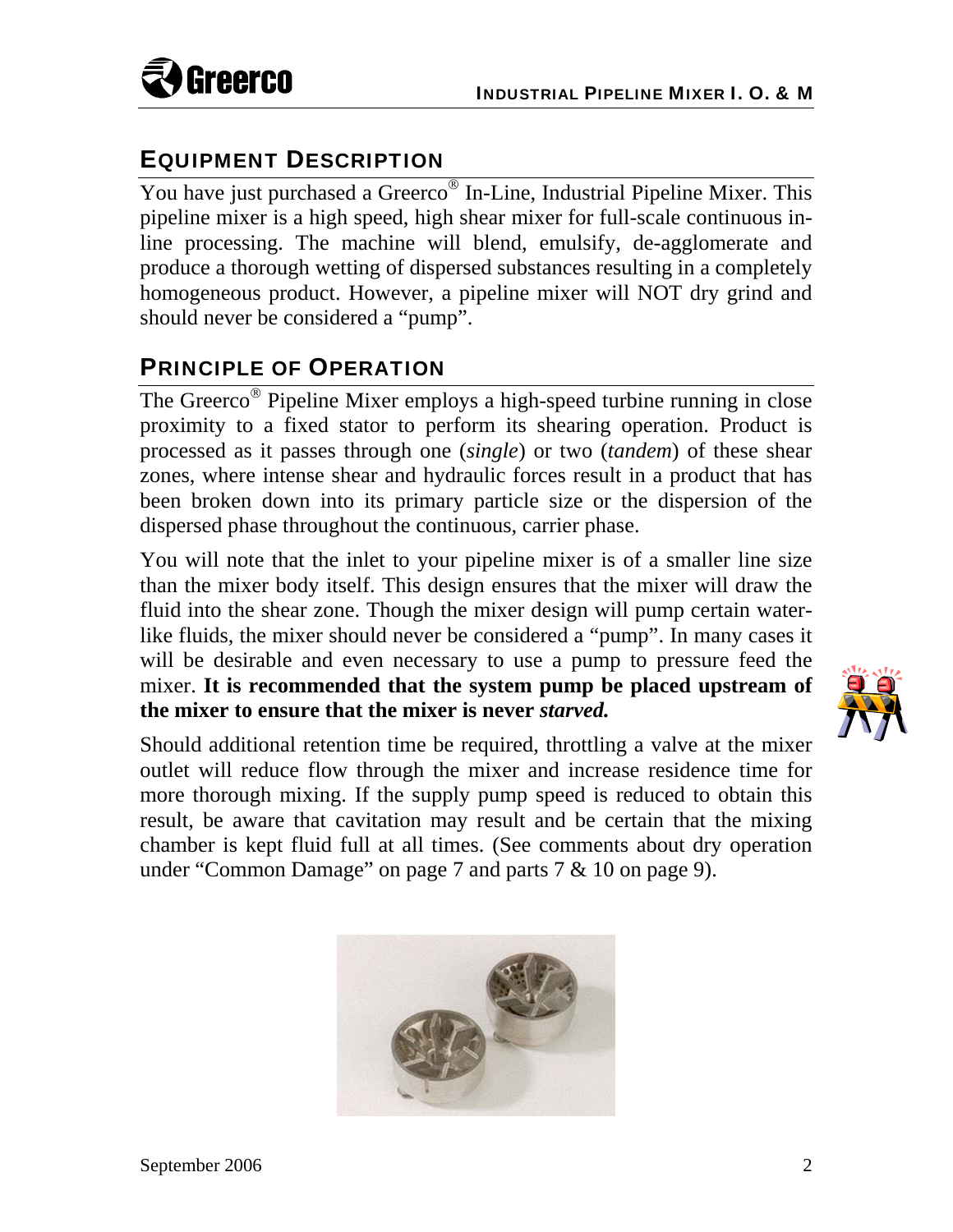

## PIPELINE MIXER INLET CONFIGURATION

All industrial pipeline mixers are supplied with a blind inlet flange drilled with an NPT process connection. **This flange is integral to proper operation of the equipment. Do not operate this mixer without the blind flange in place**.



Consult factory for custom inlet configuration designs.

## SINGLE VS. TANDEM SHEAR

Greerco<sup>®</sup> offers two styles of Sanitary Pipeline Mixers: the single shear and the tandem shear. The single shear consists of a single rotor-stator combination and the tandem shear consists of two rotor-stator combinations. In tandem shear configurations, the secondary stator is a multi-port stator consisting of several rows of smaller holes, where the primary consists of a single row of large holes.

#### NOTE:

All Pipeline Mixers can be converted to or from a tandem shear configuration as required. However, stators and turbines from the two configurations are NOT interchangeable.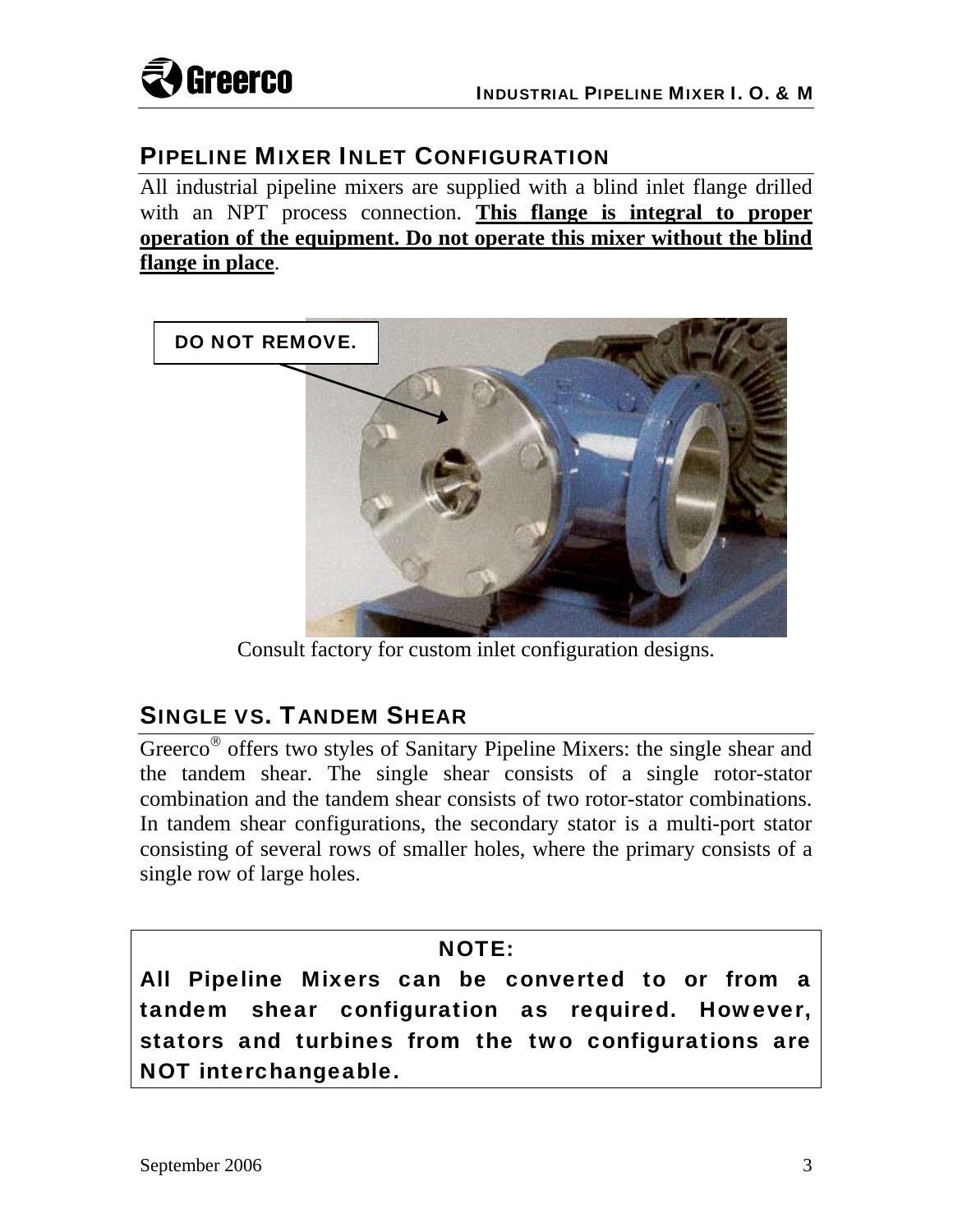

## PRODUCT OUTLET

The mixer head assembly is bolted to the bearing housing utilizing a common ANSI flange. By rotating the head assembly at this joint, the mixer may be installed with the discharge in any position that meets the needs of the piping scheme.

The factory standard configuration is for the product outlet to be towards the right side when facing the inlet of the mixer.

## DIRECTION OF ROTATION

A red arrow (affixed to the bearing housing or the coupling halves and may be hidden by the coupling guard) indicates proper rotational direction for operation of your Industrial Pipeline Mixer. **OPERATING DIRECTION IS COUNTERCLOCKWISE WHEN FACING THE INLET PORT OF THE MIXER (MOTOR IS AWAY FROM YOU).** 



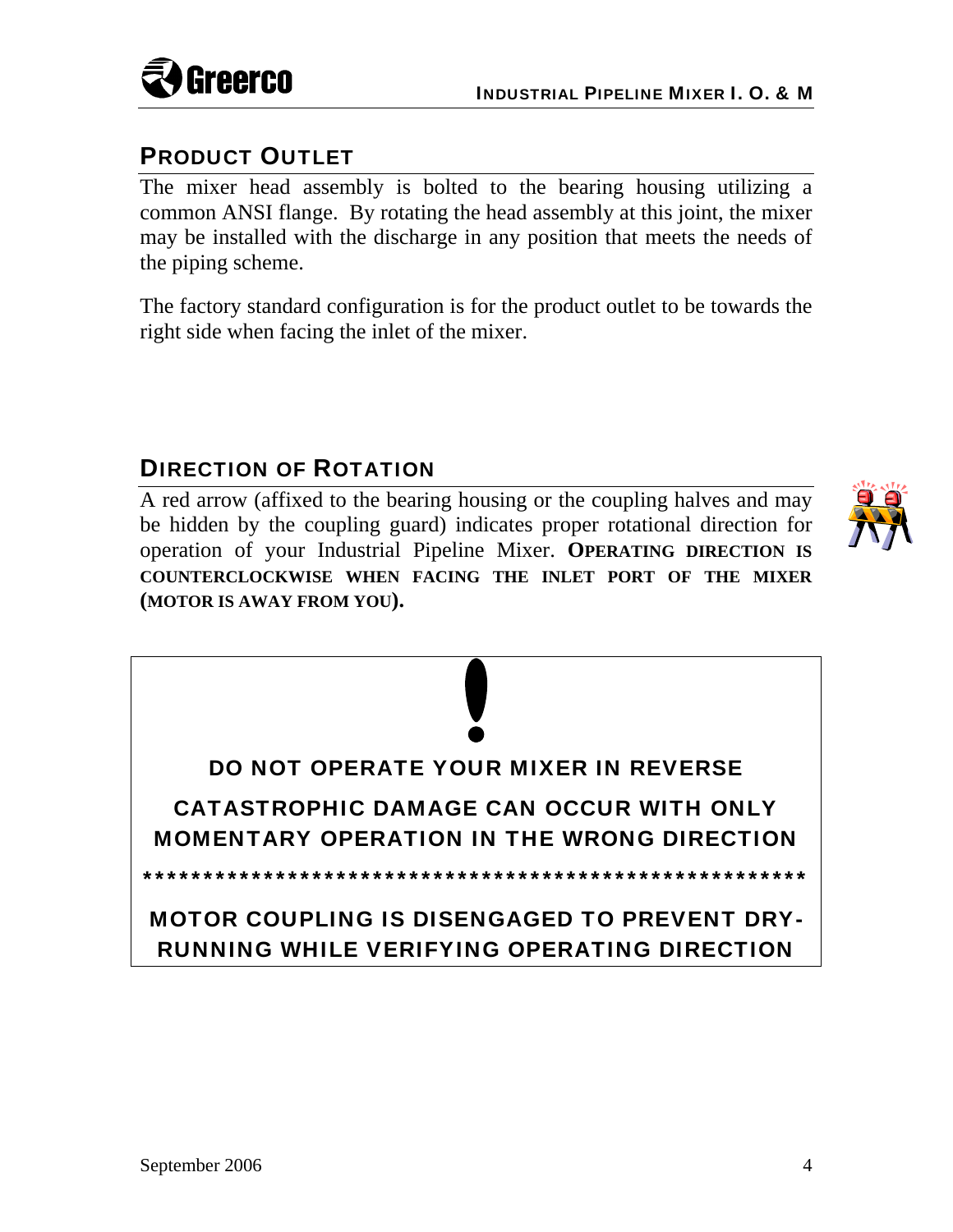

#### MACHINE INSTALLATION & START-UP GUIDELINES

The Industrial Pipeline Mixer is shipped assembled and ready to connect and operate after the motor is wired and the motor coupling is engaged.

- 1. Make sure that the base is bolted to a flat surface and is not twisted. Any distortion in the base will misalign the motor coupling, which may cause excessive stress and failure of the mixer shaft.
- 2. Do not operate this mixer without first checking that the shaft spins freely and that no foreign material has been lodged in the mixing head during transport and piping.
- 3. Stock Industrial Pipeline Mixers are supplied with 3600rpm, 3-phase, 60Hz, 230/460Volt Explosion-Proof Motors. Follow the motor's wiring directions. The mixer is shipped with the coupling disengaged to prevent "dry-running" damage to the mixer upon start-up. Once wired, confirm that the motor turns in the required direction to properly drive the mixing head in a counterclockwise direction (when facing inlet port) prior to engaging coupling. This will prevent the turbine from unscrewing, becoming disengaged and causing major damage to inlet port and mixing head components.
- 4. After the motor has been wired and proper rotational direction is confirmed, the mixer can be connected to the motor for operation.
	- **NOTE:** The 2" Industrial Pipeline Mixer is equipped with a *Belt Driven Motor* to achieve higher mixer head rotation speeds. It is shipped with the belt disconnected. When installing or re-installing the timing belt, do not over-tighten or bearing failure may result. Proper tension will allow deflection approximately equal to the thickness of the belt (including the teeth) without exerting excessive pressure.
- 5. Do not remove the blind flange on the mixer inlet. This is NOT an "extra" piece or adapter. Consult the factory for alternate connections.
- 6. The mixing head must always be supplied with product (water is sufficient) and be "fluid full" to lubricate the sleeve and bushing in the mixing head. If operating at the low-end of the unit's operating capacity and/or processing low viscosity product, it may be necessary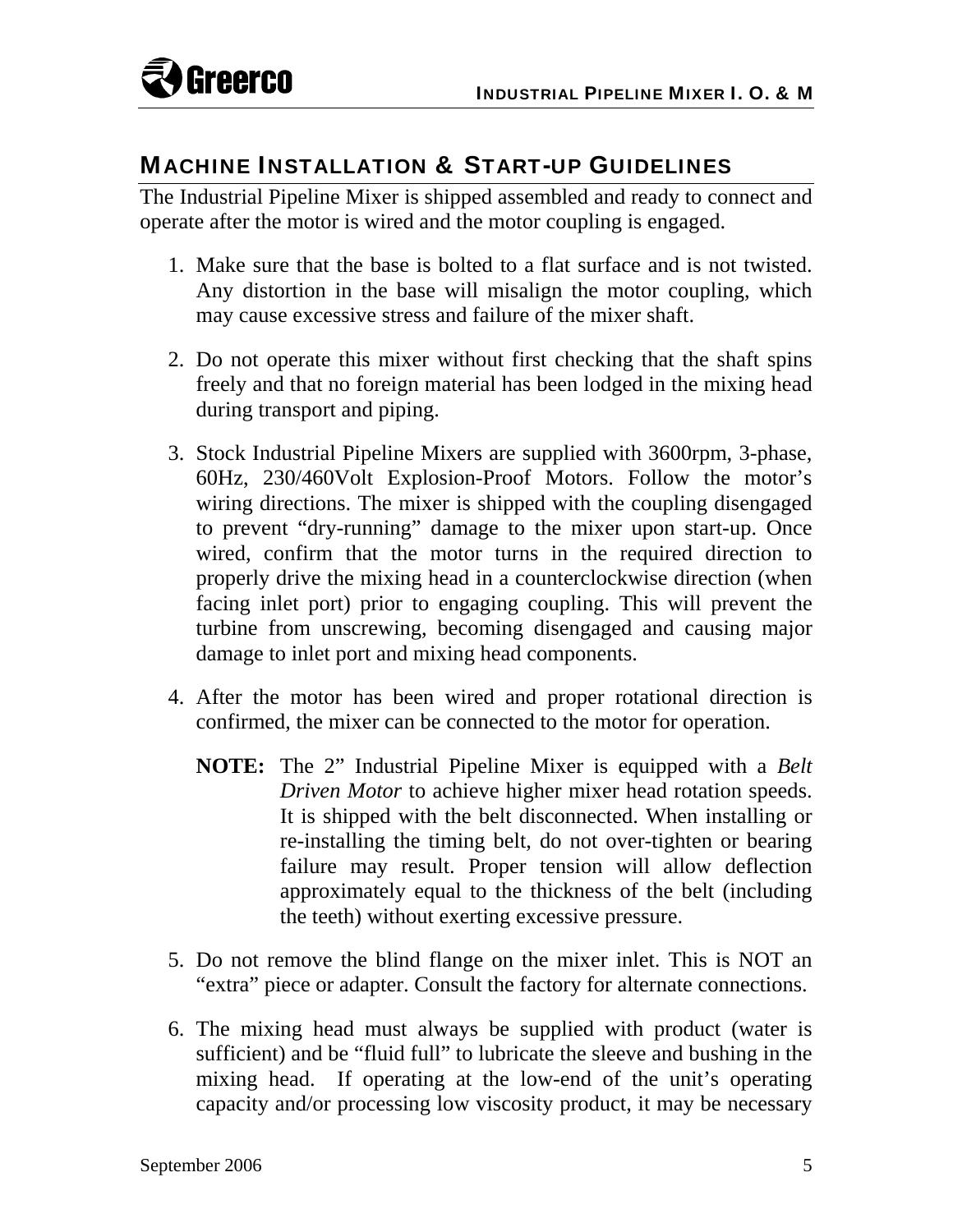

to apply backpressure (20 PSIG) with a down-stream valve. This will ensure a full mixing head and prevent cavitation that may cause a "dry-running" condition and damage the stellite sleeve and bushing.

## MECHANICAL SEALS

The Industrial Pipeline Mixer can be supplied with either a single or double mechanical seal. Both seal options are self-contained and preloaded.

Single Mechanical Seals

- Do not require a separate seal flush, but MUST be immersed in a liquid at all times when operating. Seal is lubricated by process fluid and mixer must be flooded prior to operation.
- Factory Stock Model is a *John Crane 81T* for a 2" machine and a *John Crane 5610* for the larger models.

Double Mechanical Seals

- Need to be flushed with a barrier fluid to lubricate and clean seal faces. The fluid should be compatible with process fluids and should be at a pressure approximately 20psi higher than the process pressure.
- Seal is supplied with pipe nipples, pressure gauge, and ball valve for regulation of barrier fluid flow and pressure. A lube system or " lube pot" may require piping changes; follow the manufacturer's installation and operation instructions carefully.
- Factory Stock Model is a *John Crane Type 88T* for a 2" machine and a *John Crane 5620* for the larger models.

#### \*\*\*\*\*\*\*\*\*\*\*\*\*\*\*\*CAUTION\*\*\*\*\*\*\*\*\*\*\*\*\*\*\*\*

#### SEAL CHAMBER MUST BE FLOODED PRIOR TO OPERATION**.**

#### FOLLOW ALL SEAL & LUBE SYSTEM INSTALLATION & OPERATION INSTRUCTIONS FOR PROPER SEAL PERFORMANCE

Standard Factory Seal Construction (unless specified at time of order): Viton Elastomers, 316SS Hardware, and Carbon vs. Silicon Carbide Faces.

Alternate seal faces and seal manufacturers are available – Please consult the factory for cost and/or designs.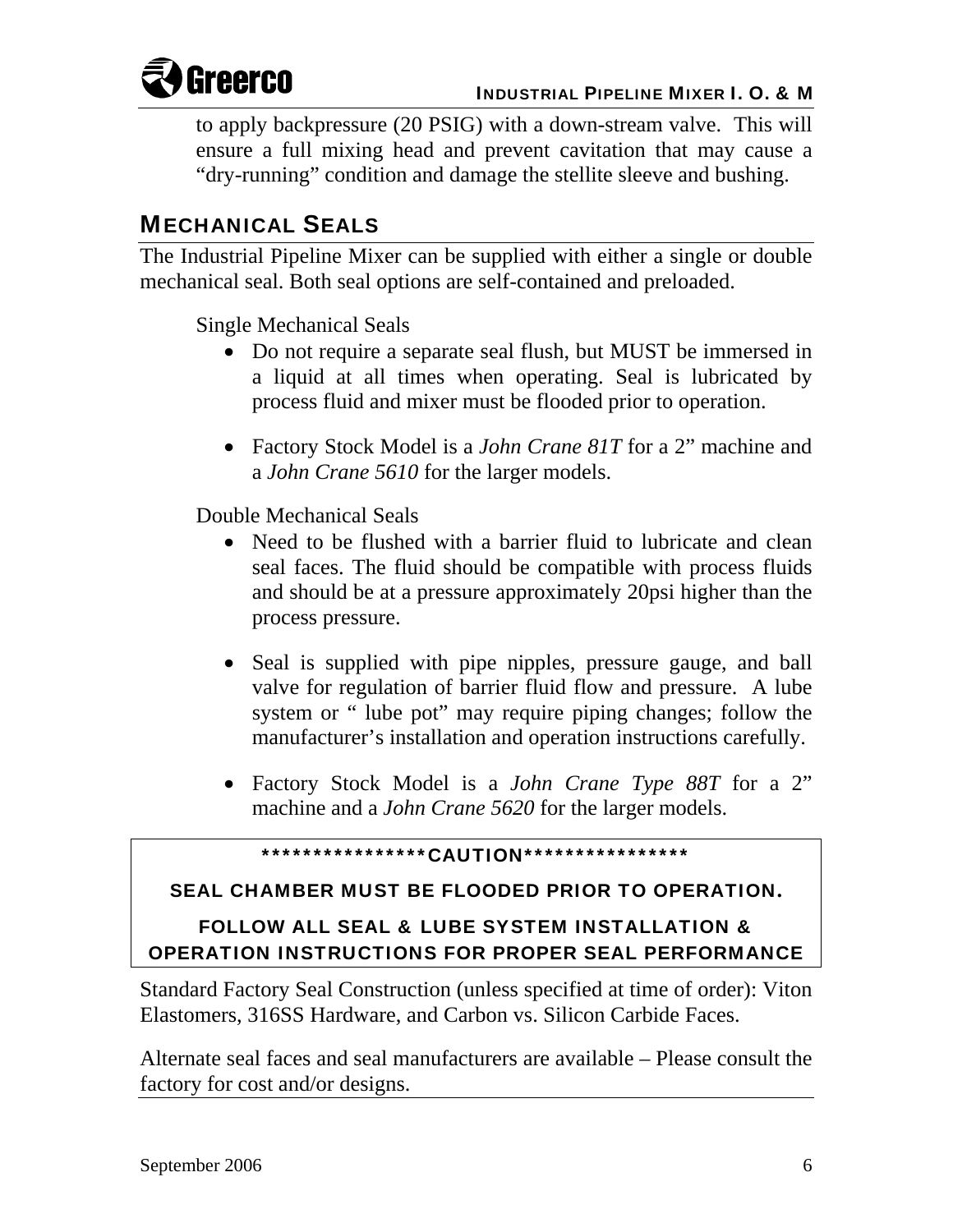

#### MAINTENANCE OF THE INDUSTRIAL PIPELINE MIXER

Maintenance requirements on the pipeline mixers are minimal. However, proper care and maintenance are essential to optimal service life.

**"Normal Wear"** – Normal wear is confined to the turbine sleeve and the stator bushing. Both parts are constructed of wear-resistant Stellite. If you are processing abrasive materials, wear may also be seen on the turbine and stator. The *rate* of abrasive wear will be different for every product and processing condition.

**Common Damage** – The most common cause of damage to mixing head components is *physical*. Contamination of product fluid with hard objects such as tramp metal or stones may cause catastrophic damage to the mixing head. It is imperative that hard objects be kept out of the mixer, as the operating speed is so high that there is a low probability that rigid objects will pass the moving parts without causing damage. Foreign objects will result in irreparable damage to the turbine and either superficial or catastrophic damage to the stator. Depending on the length of operation under such a condition, the shaft and bearings could also be damaged.

The second most common mode of failure is *running the machine dry*. Even a momentary dry operation (jogging the motor for instance) will lead to damage. The stellite sleeve on the turbine requires the process fluid for lubrication. Failures of this sort could be limited to sleeves and bushings or could be as catastrophic as the welding of the mixing head to the shaft.

Last are failures caused by reverse operation, the results of which are obvious. Operation in the reverse direction will allow the turbine to unthread, back off the shaft, and into the inlet cap. Minor cases result in a damaged turbine and superficial inlet cap damage. Major cases result in severe bending of the turbine blades, and damage to the inlet cap and stator.

Before you begin any maintenance procedures on this machine, be sure to…

- Note any exterior damage to unit.
- Make a note of product and operating conditions.
- If failure has occurred, make a note of important information that may assist in diagnosing the problem (product temperature, product pressure, viscosity, noise, excessive heat, or process changes, etc.).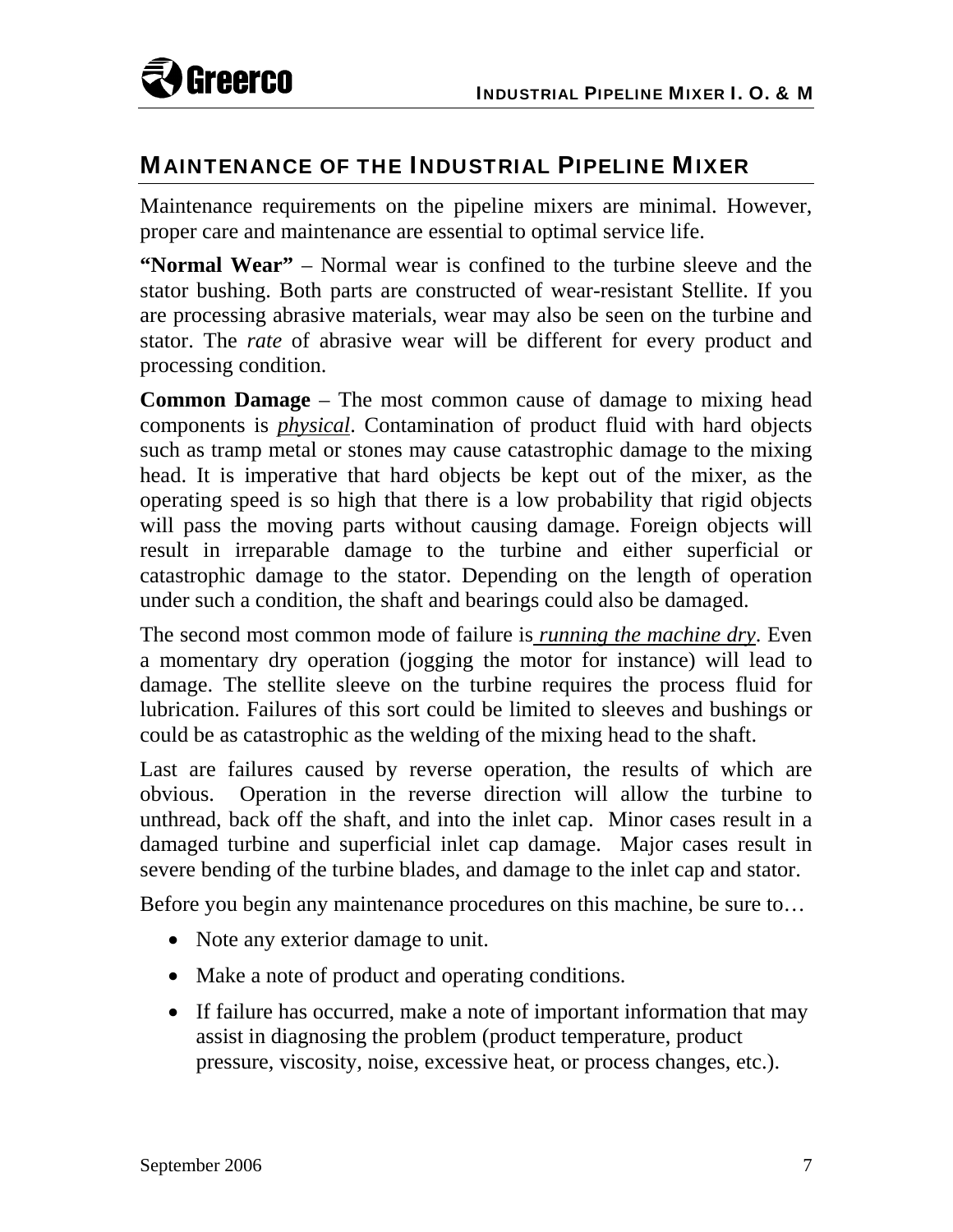



## MIXING HEAD DISASSEMBLY

- 1. Disengage the motor coupling.
- 2. Unbolt the blind flange from the inlet flange of the mixer.
- 3. Remove the Inlet Gasket
- 4. Inspect the exposed turbine area for anything unusual (product build-up or damage, etc)

If possible, measure the turbine-stator gap - Especially if the turbine blades are worn and there is a noticeable or uneven gap where the turbine blades meet the stator.

In the field, we recommend using Mylar feeler gauges to determine if the gap is within the 0.008-0.012" factory setting. The gap setting should be checked along the entire length of *each* turbine blade. This will provide a more accurate "lowest point" measurement.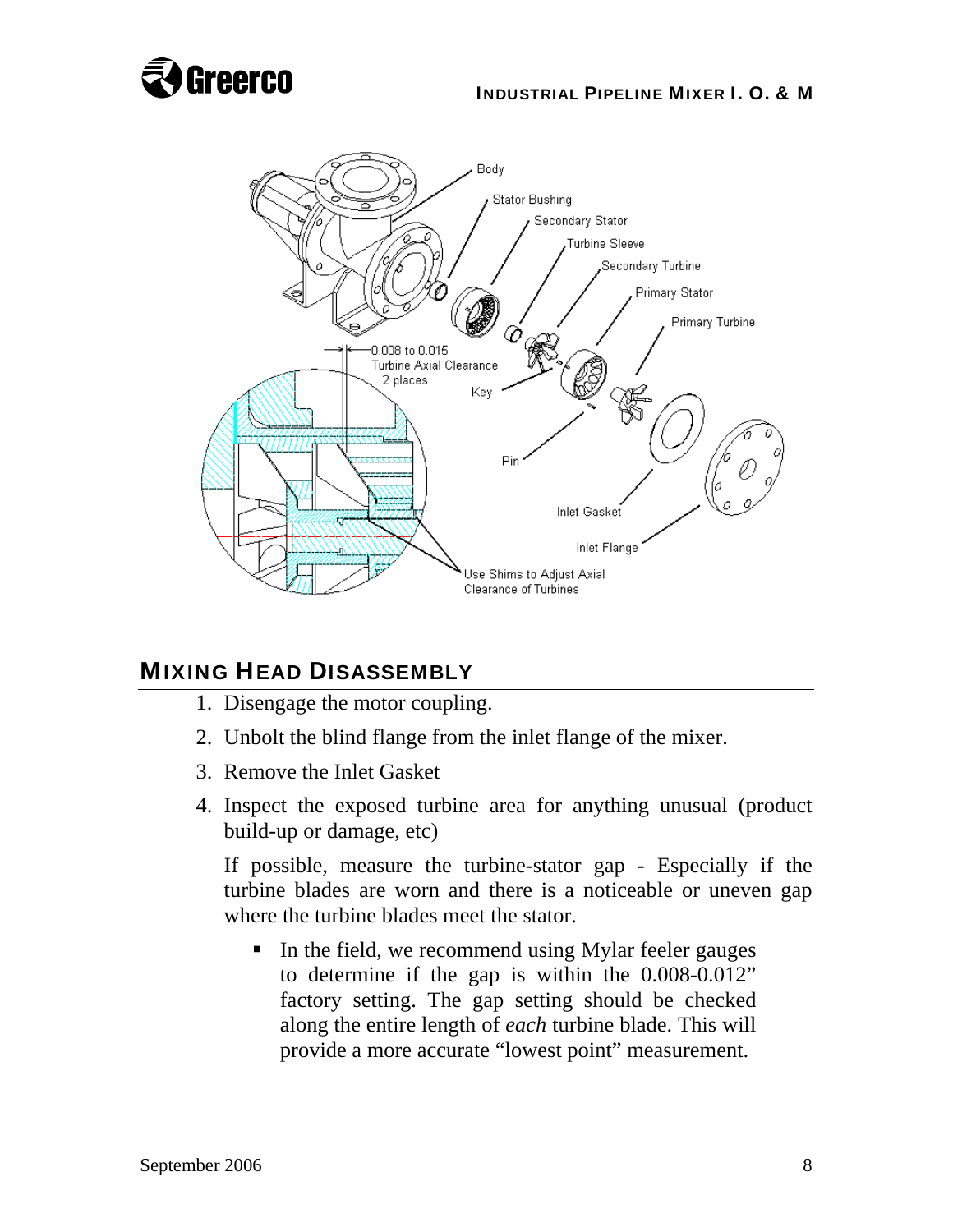

- 5. Rotate the primary turbine counter-clockwise while holding the coupling stationary. Turbine should freely unscrew.
- 6. Inspect primary turbine for damage, corrosion or worn edges (lack of sharpness). Turbine edges should be sharp. The turbine should "stand" on the blade ends and have all the blades rest solidly on a flat surface, without any wobble or misalignment.

Note that the turbine blades are (should be) sharp and care should be taken not to damage the edge or cut the technician's hands.

- 7. Inspect turbine sleeve around neck of turbine for excess wear. Mild, consistent scuffing is normal. Gouges or uneven wear is abnormal.
	- If Stellite<sup>®</sup> sleeve has ripples or gouges in the surface it should immediately be replaced. These marks are indications of dry operation or abrasion. Wear like this will create escalating damage to the mixing head components if allowed to continue operating in this condition.
	- If uneven wear is present, put a dial indicator on the end of the shaft and rotate the shaft at the coupling end. Optimal operation requires less than 0.003" shaft run-out.
- 8. Remove the primary stator. Hole edges should be sharp. Take care not to cut yourself.

(Do not lose the pin that holds the stator in place.)

- 9. Check the primary stator for wear or corrosion.
- 10.Inspect the stator bushing for wear.
	- If worn, note the position and pattern of the wear. The bushing will need to be replaced by pressing the component out of the stator from the rear side of the stator.
	- If the Stellite sleeve has ripples or gouges in the surface it should immediately be replaced. These marks are indications of dry operation or abrasion. Wear like this will create escalating damage to the mixing head components if allowed to continue operating in this condition.
- 11.If a tandem shear unit, a second turbine and stator will now be revealed. The secondary turbine should now easily slid off the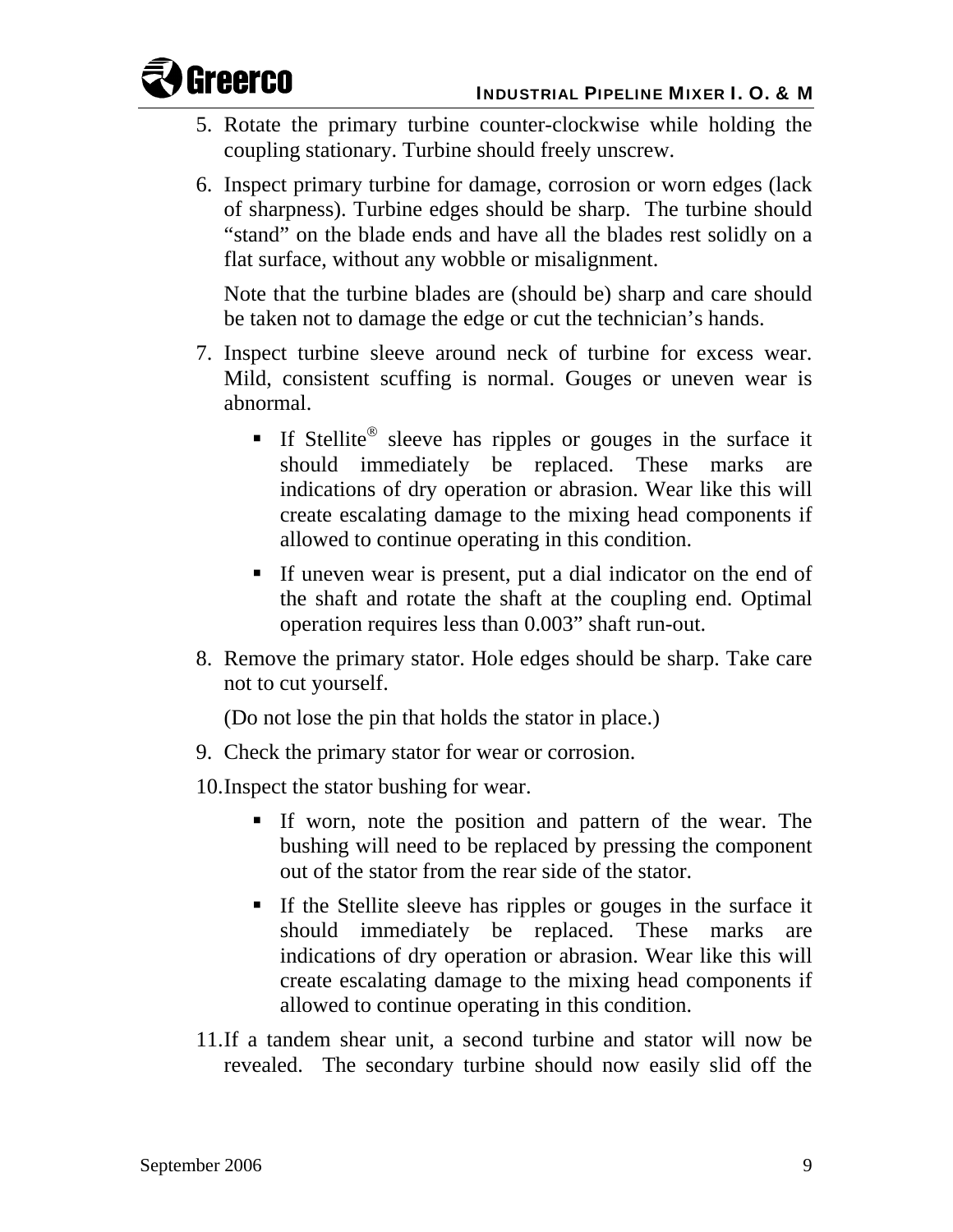

shaft and the secondary stator slid out of the body. Inspect these components as you would the primary pair.

12.Remove and save any shims; note the position, thicknesses and quantity used (reference the drawing at the beginning of this section).



# BEARING HOUSING DISASSEMBLY

- 1. From backside of seal chamber, remove any seal anchor screws.
- 2. The mixer housing can now be unbolted and removed from the shaft and bearing housing assembly. Note orientation of outlet port so that machine is properly configured during reassembly.
- 3. Using care, slide mechanical seal off the shaft.
	- Refer to your seal manual for guidelines on inspecting and repairing the mechanical seal.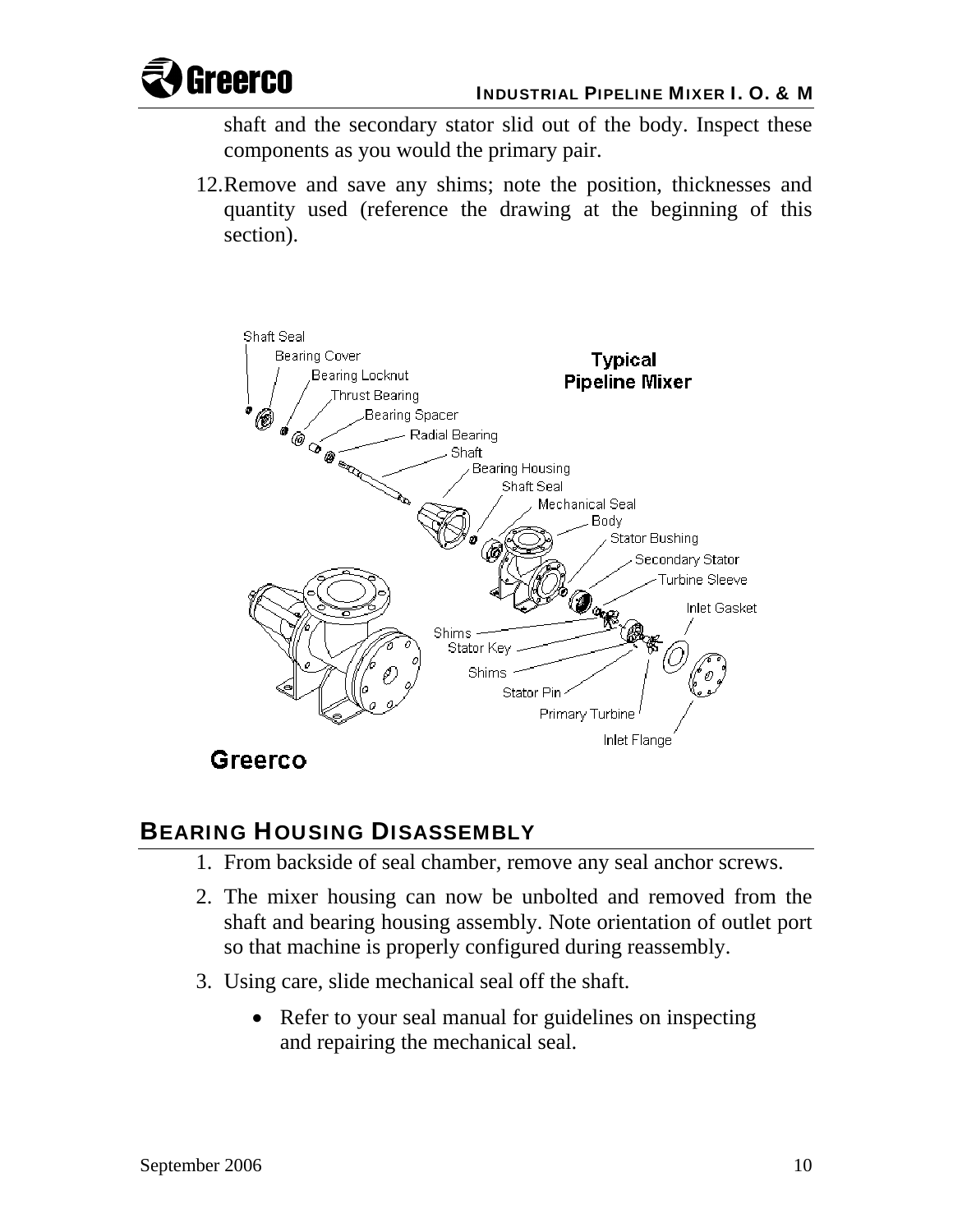

- Check the shaft surface area under the seal. If there are any defects note the type and location. Shaft defects may cause seal leakage or damage.
- 4. Spin the mixer shaft by hand to inspect the bearings. Shaft should spin smoothly with no rumbling and very little "play". Be sure to replace/grease any bearings exhibiting signs of wear.
- 5. If the bearings and/or shaft need replacement, use the following procedure and consult the equipment drawings at the back of this manual for part identification:
	- Loosen the setscrew and remove the mixer coupling.
	- Unbolt the thrust cap from the motor end of the bearing housing and remove.
	- Inspect the motor end shaft seal (located within the thrust cap) for damage, oxidation, cracking or simple dryness and inflexibility. Replace if damaged.
	- Pull the shaft and bearing assembly out of the bearing housing.
	- Remove the Locknut (Locknuts should not be re-used more than twice)
	- Bearings and bearing spacer can now be pulled from the shaft.
	- Inspect mixer end shaft seal (located in bearing housing) for damage, oxidation, cracking or simple dryness and inflexibility. Replace if damaged.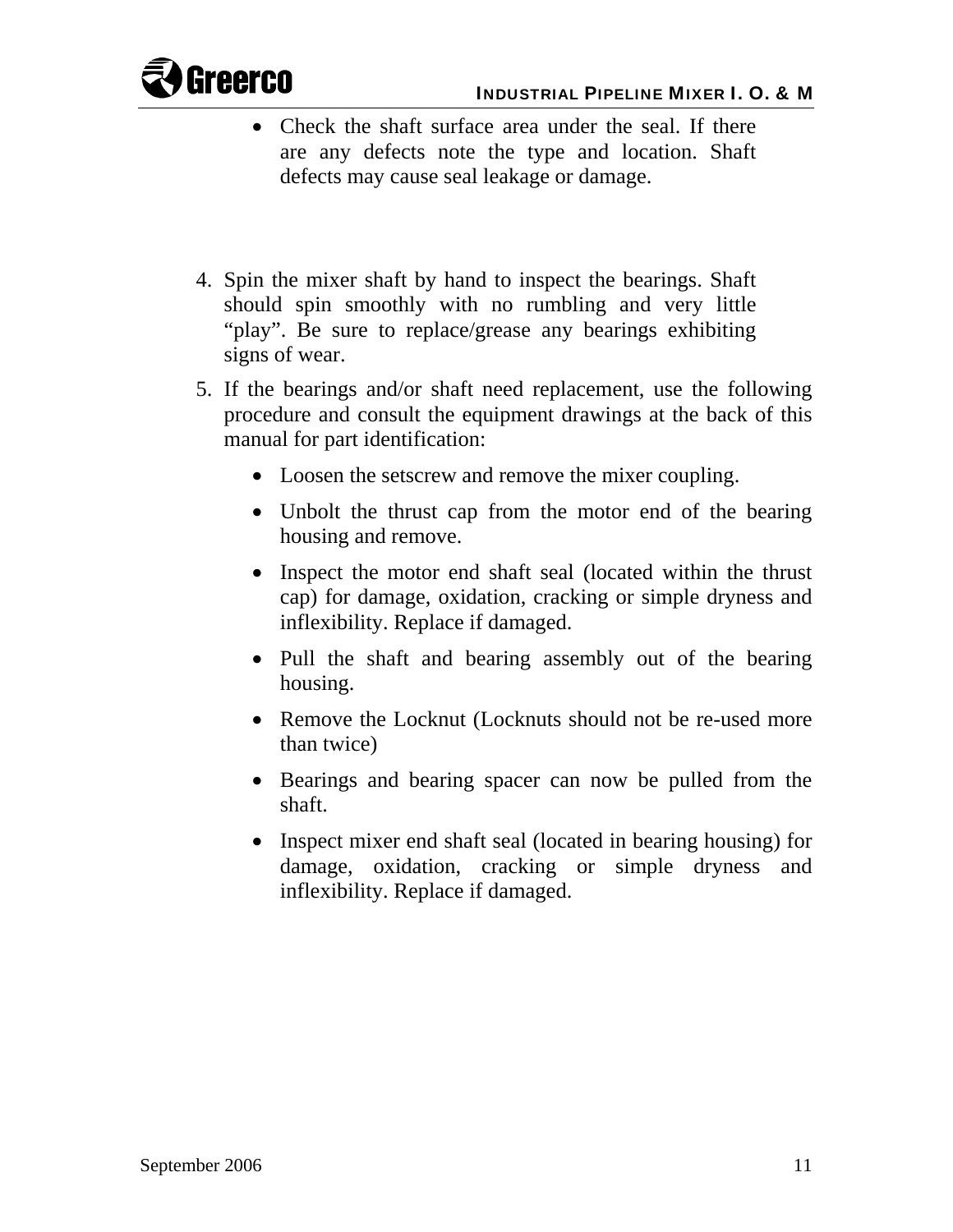

### REASSEMBLY OF INDUSTRIAL PIPELINE MIXER

The industrial pipeline mixer may be reassembled by simply reversing the procedure outlined above. Keep in mind the following.

- Be sure all components are clean and free of debris before reassembly.
- Lubricate o-rings prior to installation
- Ensure that shaft run out is less than 0.003" before installing shaft.
- Check all surfaces for burrs before sliding seals or o-rings over rough surfaces that may damage integrity of the seal.
- It is possible to inadvertently cause damage to the shaft during machine reassembly. This damage of this type is evident in extreme run-out after assembly that was not seen when the individual shaft is inspected. When the bearings are pressed into place on the shaft, be careful not to use the shoulder at the threads as a point of applied force. Utilize a fixture that allows pressure to be applied at the main shoulder of the shaft so that forces are applied to the thicker cross section rather than at the thinner, threaded shoulder.



Apply constant pressure on this shoulder.

 It is also possible to cause damage to the turbine(s) while pressing the turbine sleeve into place. Support the turbine as shown in the following drawing:



 Be sure to follow all motor, seal, and coupling precautions when installing.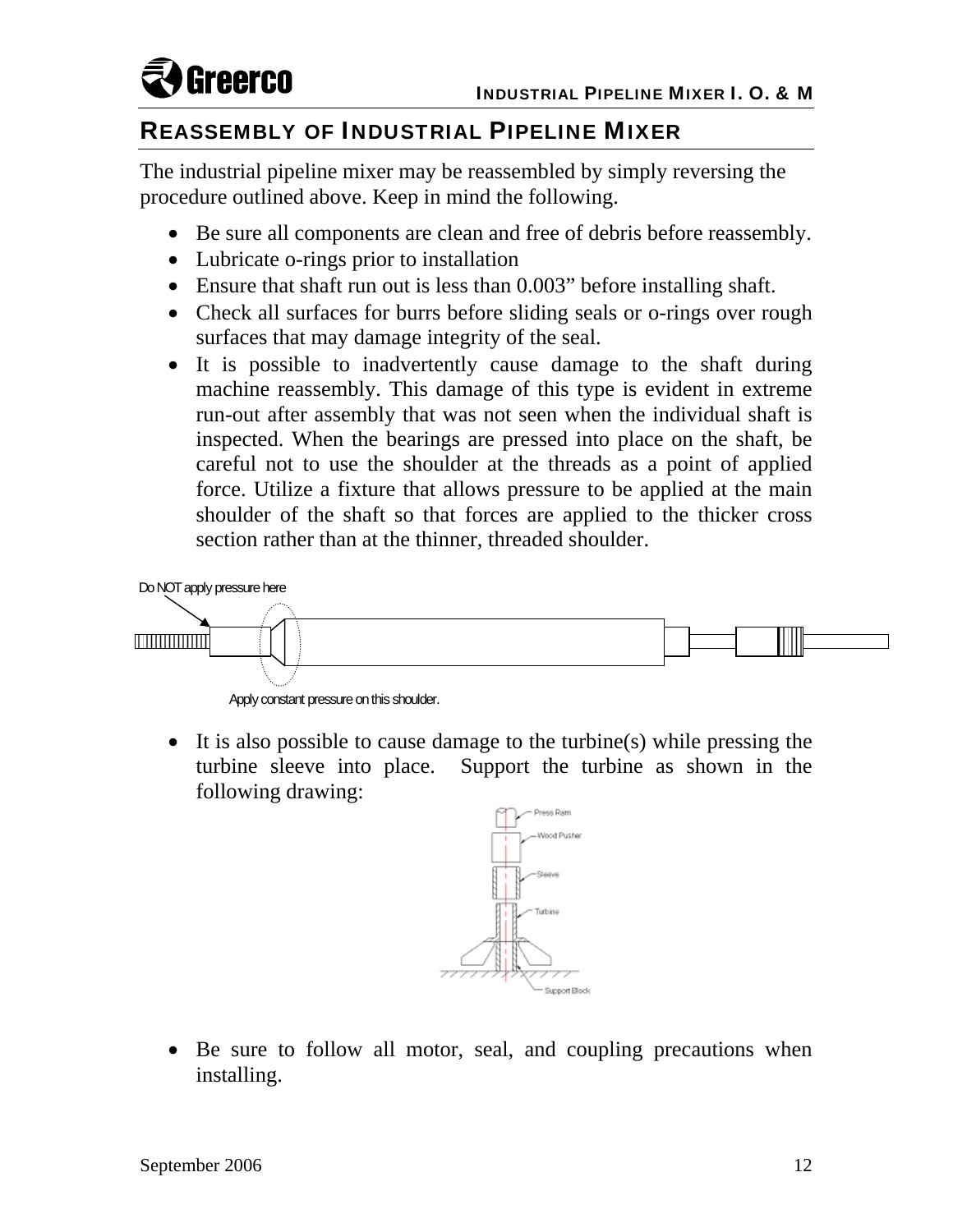

- Jog motor to ensure proper direction of rotation prior to coupling to mixer.
- Rotate the shaft by hand to ensure free movement before coupling machine to motor.
- Use common sense and safety at all times.

## AXIAL ADJUSTMENT OF ROTOR-STATOR GAP

For optimal performance, your pipeline mixer should be operating with a 0.008-0.012" gap between the rotor(s) and stator(s). Thin metal (washerlike) shims are used to create this gap. The gap should be measured at the lowest point along each of the rotor blades.



## SPARE PARTS

Included, at the back of this manual, is a complete assembly drawing of the pipeline mixer you have just purchased. Recommended spare parts are denoted with an asterisk on this drawing. These are parts that over time will need replacement. It is recommended that the customer maintain an inventory of these parts as protection against down time due to wear or accidental damage such from foreign objects. For your convenience, we offer multiple discounted spare parts kits for use in the maintenance of this machine.